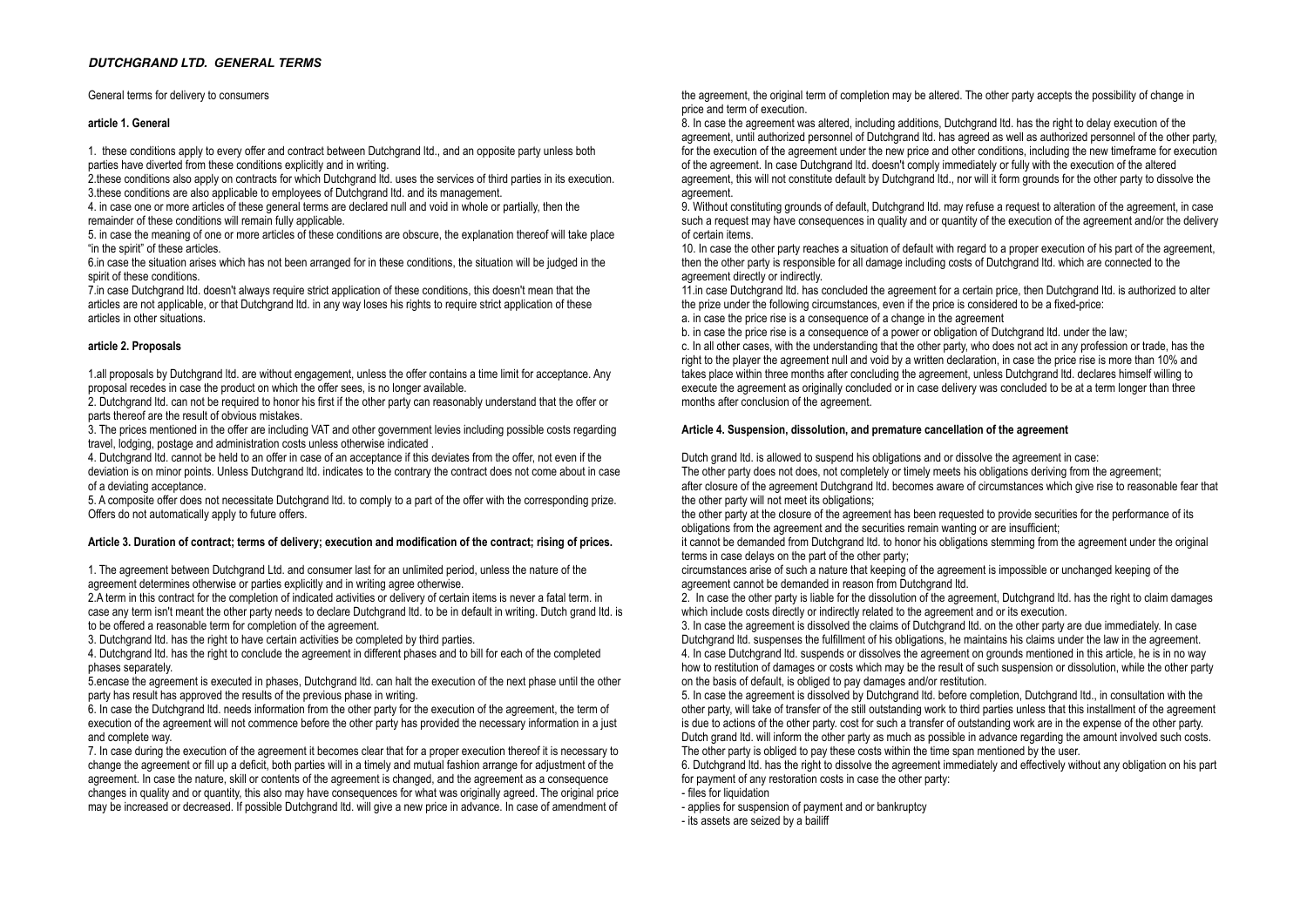# *DUTCHGRAND LTD. GENERAL TERMS*

- or any other situation in which the other party is not able to use its own assets. The claims of Dutchgrand ltd. on the other party are due effective immediately

7. In case the other party cancels an order in whole or in part, the costs involved with the order including transfer, delivery and labour costs, are due by the other party to Dutchgrand ltd.

## **article 5. Acts of God**

1. Dutchgrand ltd. cannot be held to fulfill any obligation with regard to the other party in case this is due to circumstances beyond his control and of which neither by law nor by custom for his expense.

2. Circumstances beyond the control of Dutchgrand ltd. include, apart from the law and jurisprudence may contain on the subject, outside causes foreseeable or non-foreseeable, on which Dutchgrand ltd. cannot exert any influence, but which prevents the user to fulfill his obligations. Dutch grand ltd, has the right to invoke these circumstances beyond his control clause, even if they appear after Dutchgrand ltd, should have fulfilled his obligation.

3. During the period of which the circumstances beyond his control exist, Dutchgrand ltd. may suspend his obligations under the agreement. In case this period lasts longer than two months, then each of the parties has the right to dissolve the agreement, without any obligation to restitute damages to the other party.

4. In case Dutchgrand ltd. has fulfilled or will fulfill his obligations in part, at the occurrence of the circumstances beyond its control, and the partial fulfillment can be attributed a monetary value, Dutchgrand ltd. has the right to bill the partly fulfilled obligations separately. the other party is obliged to pay this invoice as if it was part of a separate agreement.

## **Article 6. Payment and collection charges**

1. Payment is due before or on delivery, in the way as prescribed by Dutchgrand ltd, and in the currency of his choosing, unless indicated otherwise in writing by Dutchgrand ltd. and is authorized to invoice his work periodically. 2. In case the other party remains in arrears with payment of an invoice, he is in legal arrears immediately. In case the other party is in arrears he also owes Dutchgrand ltd. an interest of 1% per month over the outstanding amount, unless the legal interest is higher, in which case the legal interest is owed. The interest will be calculated over the outstanding amount from the moment the other party is in arrears until the moment the full amount has been paid. 3. Dutchgrand ltd. has the right to offset the payments by the other party against the accumulated costs and its interest

and then against the main sum and its interest. 4. Dutchgrand ltd. can refuse an offer of payment in case the other party wants to assign a different order of

assignment of the payment, as stated above. Dutchgrand ltd. may refuse complete repayment of the main sum, in case the payment does not include the interest accrued costs.

5. Objections to the height of the invoice will not suspend the obligation to pay.

6. In case the other party is in arrears for the timely compliance of his obligations, all reasonable costs associated with acquiring satisfaction out of court are at the expense of the other party. The extrajudicial costs will be calculated in accordance with the Dutch collection practices. In case Dutchgrand ltd. has to make higher costs them could be foreseen reasonably, the real costs will have to be reimbursed by the other party. all legal and enforcement costs will also have to be reimbursed by the other party. interest will be levied against the other party on all execution costs.

## **article 7. Guarantees, research and complaints**

1. The items delivered by the user meet all the usual requirements and standards applicable at the time of delivery. The Dutchgrand portable stand is a partially mould-product with a high-gloss finish. During manufacturing-process it's possible that irregularities occur in the surface, which are within the tolerance of deviations, accounted acceptable by Dutchgrand ltd., considered the realistically attainable level of finish. These irregularities occur as the following features:

## On the composite prefab

*conversion/deflation*: minor subsidence in the surface, usually caused by temperature-change during hardening. At an optical aberration, exceeding 30% under an angle of 45 degrees, the prefab is declined.

*swirl, matte, hologram*: aberrations in the gloss, caused by poor polishing of polish agents or other maintenanceagents, grease-sediments or optical conversion caused by temperature-change during hardening. These deviations can be solved with polish-treatment and usually, do not lead to disapproval.

*polish-/sanding-swirl*: circular marks in the gloss, caused by machined or manual abrasive with a coarseness of >2500, not visible to the naked eye at a distance of 1 meter from the object.

# On the aluminium prefab

frame: marks or print on the coating, caused by moving foil/package, not visible to the naked eye at a distance of 2 meter from the object. blistering coating, gradient surface on parts outside the visible side.

legs: marks or print on the coating, caused by moving foil/package, not visible to the naked eye at a distance of 1 meter from the object.

2. The guarantee mentioned in part one of this article is applicable on material and construction and valid for a period of one year after delivery, unless the nature of the item delivered results in a different period of guarantee or parties have agreed on a different period of guarantee. the guarantee provided by Dutchgrand ltd. does not exceed the guarantees provided by third parties who is parts have been used in the article is provided by Dutchgrand ltd. After the period of the guarantee or cost for repair or replacement, including administrative and transport costs will be charged to the other party.

3. Any form of guarantee will become null and void due to passing of time after the delivery date, or any or any defect has arisen as a result of improper use, improper storage or maintenance by the other party and or at third parties, and or changes have been applied or have been tried to apply to the delivered item by the other party and or third parties under his command. Dutchgrand ltd. is not responsible for any defect which has arisen as a result of circumstances which he has any influence such as the weather circumstances as rain and temperature et cetera.

4. The other party will inspect or have inspected by third-party the delivered items on on delivery or on the moment that the work has been completed.Dutchgrand ltd. needs to verify that the quality and quantity of the delivery is in agreement with the agreement between the parties. Any complaints will have to be made in writing to the user within two weeks of delivery or completion. The complaint will provide a description as detailed as possible of the defect, thus enabling Dutchgrand ltd. to respond as accurate as possible. The other party will provide Dutchgrand ltd. the opportunity to investigate the complaint.

5. When the other party makes his complaints in time this does not suspend is obligation to pay for the goods or the delivered works. The other party is obliged to take delivery of the other ordered goods and provide payment for such a list these goods have no value independently.

 $6.$  In case a complaint filed too late, the other party has no right to repair, replacement or compensation unless there are longer periods of currency flows from the cause of the complaint or other circumstances of the case. 7. When it has been established that an item has been and complaint is valid and has been made timely, Dutchgrand ltd. will repair or replace or compensate the other party upon return of the defective item or, in case returning the item cannot reasonably be required, upon written notice of the complaint. In case of replacement the other party is required to return the defective item to the user, unless the user instructs otherwise in writing.

8. In case it is established that the complaint is unfounded, the costs in connection with the complaint, including the costs of research and transport of the user are at the expense of the other party.

# **article 8. Liability**

1.in case Dutchgrand ltd. is liable, the liability is restricted in accordance with this article.

2. Dutchgrand ltd. is not liable for any damage, from whatever nature, which results from the use of incorrect and/or incomplete information provided by the other party to Dutchgrand ltd.

3.Dutchgrand ltd. is only liable for direct damage.

4.direct damage will only include:

- all reasonable costs for the assessment of the cause and the size of the damage, in as far as the assessment is related to the damage as described in these general terms;

- the potential reasonable costs to be made in order for Dutchgrand ltd. to comply with the agreement, in as far as these costs can be attributed to Dutchgrand ltd.;

- reasonable costs, made to prevent or limit damage, as long as the other party shows that each course has led to limitation of direct damage as intended in these general terms.